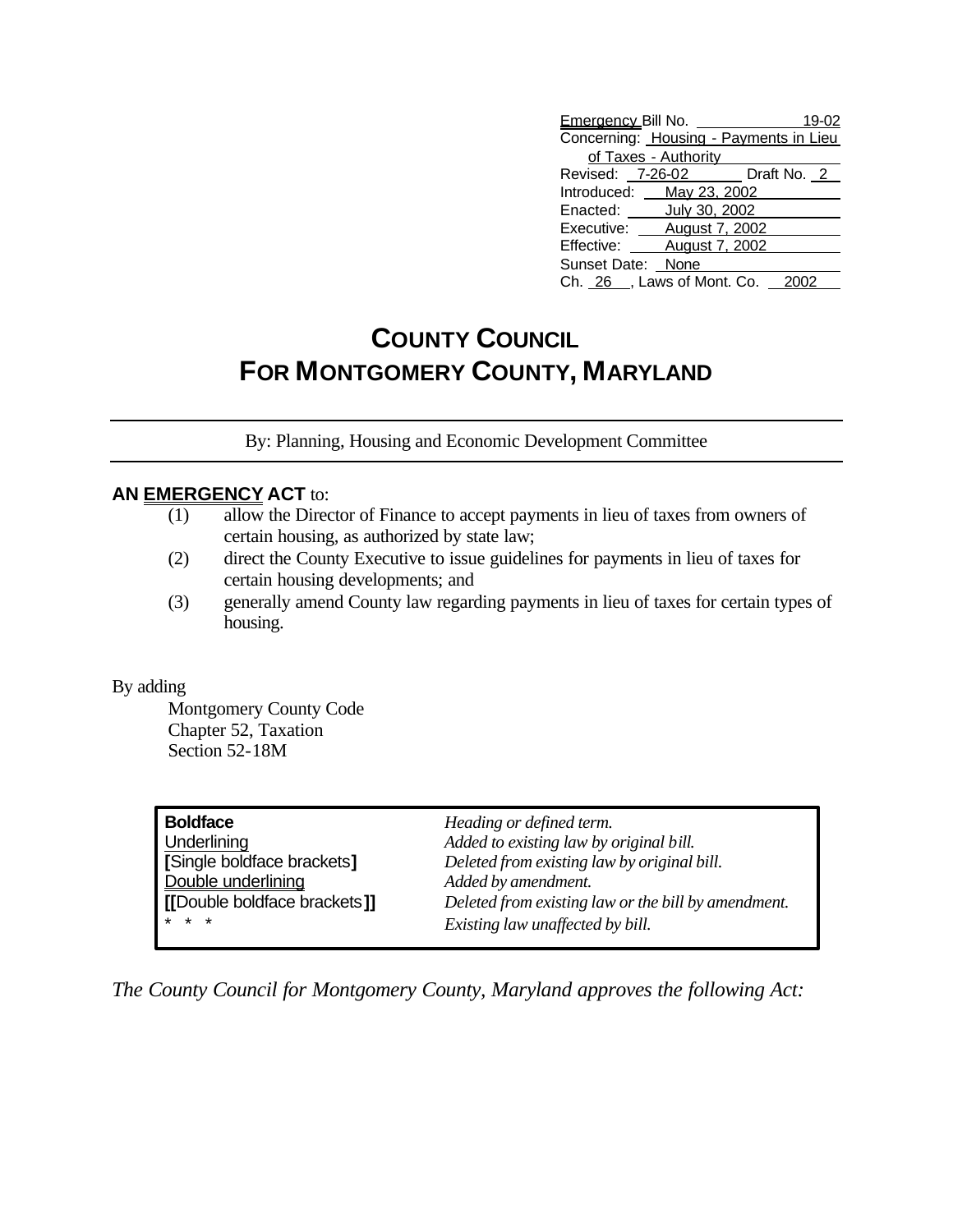| $\mathbf{1}$   | Sec. 1. Chapter 52 is amended by adding Section 52-18M: |                                                                                 |  |  |  |
|----------------|---------------------------------------------------------|---------------------------------------------------------------------------------|--|--|--|
| $\mathbf{2}$   | 52-18M.                                                 | Payments in lieu of taxes for certain housing developments.                     |  |  |  |
| $\mathfrak{Z}$ | <u>(a)</u>                                              | <u>When authorized by state law, the Director of Finance may agree to</u>       |  |  |  |
| $\overline{4}$ |                                                         | accept a negotiated payment in lieu of the real property tax that would         |  |  |  |
| 5              |                                                         | <u>otherwise be levied on a qualifying housing development. A qualifying</u>    |  |  |  |
| 6              |                                                         | <u>housing development is any housing development of which the owner is</u>     |  |  |  |
| $\tau$         |                                                         | expressly eligible under state law to make payments in lieu of taxes.           |  |  |  |
| 8              | <u>(b)</u>                                              | <u>Any payment accepted by the Director of Finance must conform to</u>          |  |  |  |
| 9              |                                                         | guidelines included in a regulation adopted by the County Executive             |  |  |  |
| 10             |                                                         | under method (1). Before the Director of Finance accepts a payment in           |  |  |  |
| 11             |                                                         | <u>lieu of taxes, the Director must consult the Director of the Department</u>  |  |  |  |
| 12             |                                                         | of Housing and Community Affairs on whether:                                    |  |  |  |
| 13             |                                                         | (1)<br>the subject of the payment is a qualifying housing development;          |  |  |  |
| 14             |                                                         | and                                                                             |  |  |  |
| 15             |                                                         | (2)<br>the amount of the payment complies with applicable guidelines.           |  |  |  |
| 16             | $\Omega$                                                | <u>The aggregate amount of all payments in lieu of taxes under this Section</u> |  |  |  |
| 17             |                                                         | <u>(other than payments for a housing development owned or operated by</u>      |  |  |  |
| 18             |                                                         | the Housing Opportunities Commission) must not exceed an amount set             |  |  |  |
| 19             |                                                         | annually by Council resolution for the following 10-year period. The            |  |  |  |
| 20             |                                                         | Council by separate resolution may approve a payment which exceeds              |  |  |  |
| 21             |                                                         | the aggregate amount previously set. The Executive, in each annual              |  |  |  |
| 22             |                                                         | <u>operating budget submitted to the Council, must calculate the amount of</u>  |  |  |  |
| 23             |                                                         | pending payments in lieu of taxes already approved under this Section.          |  |  |  |
| 24             |                                                         | including payments for housing developments owned or operated by the            |  |  |  |
| 25             |                                                         | Housing Opportunities Commission.                                               |  |  |  |
| 26             |                                                         | Sec. 2. <b>Emergency Effective Date.</b>                                        |  |  |  |